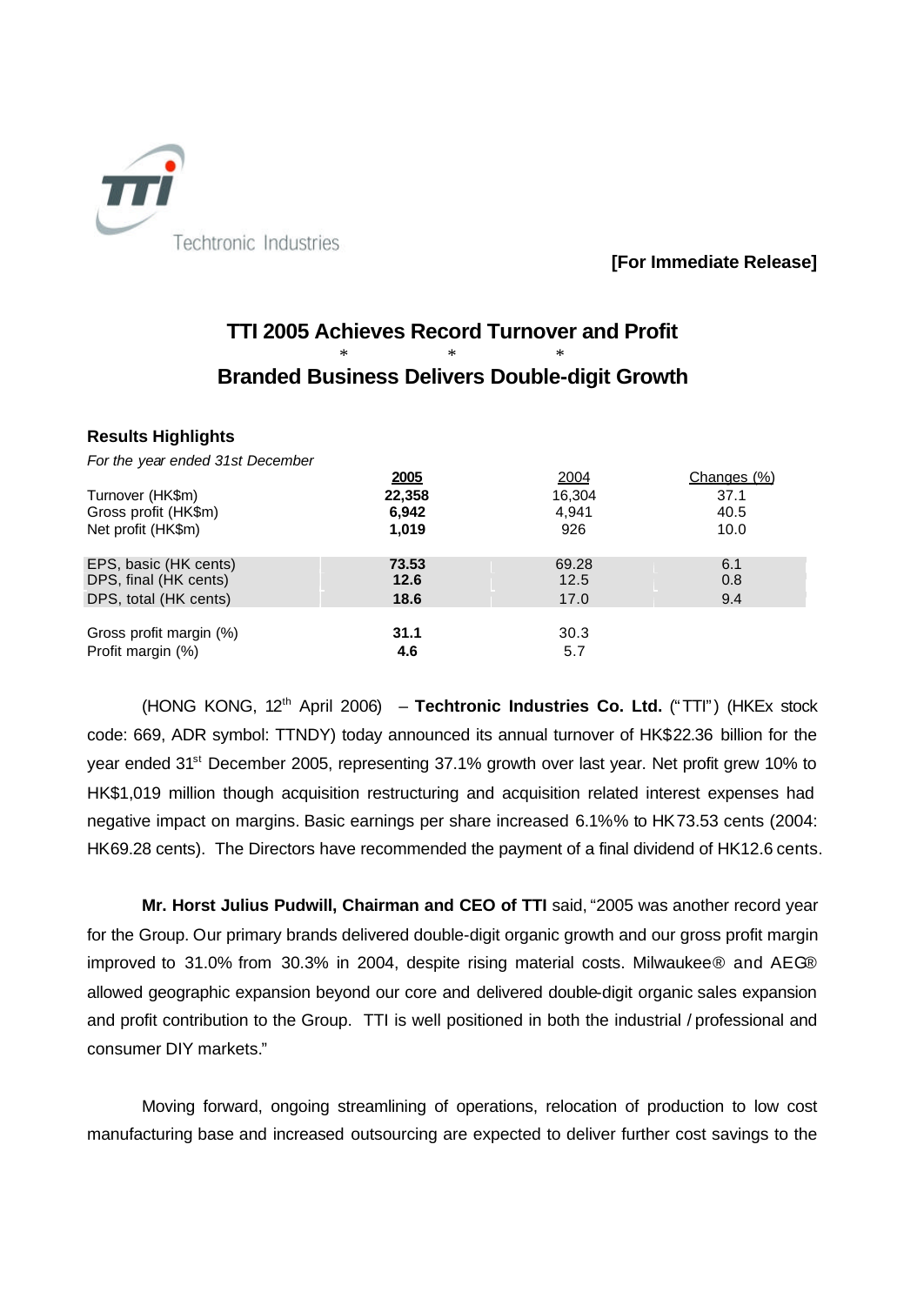Group. Its unique ability in production innovation, maximizing operational efficiencies and marketing is what set it apart from its competitors.

Commenting on the future, Mr. Pudwill said, "Our strategies of building leading brands and powerful customer partnerships, and to innovate and strive for global operational efficiencies has provided the platform for us to achieve core business growth. The new products we introduced in the second half of 2005 and the array of innovative products to be introduced in this year will brace our turnover growth in 2006."

#### **Review of operation**

#### **Power Equipment Products**

The Power Equipment Products business delivered record turnover, a 49.1% growth to HK\$17.18 billion, accounting for 76.8% of the Group total. Operating profits grew 35.9% to HK\$1,237 million. The robust growth was driven by the double-digit organic growth of both its existing brands and acquired brands, despite the slower OEM and private label businesses.

TTI continues to demonstrate its leadership in product innovation – the Milwaukee®'s V28<sup>TM</sup> lithiumion power tools, the RIDGID ®'s best-in-class professional pneumatic fastening tools, Ryobi® branded gasoline high-pressure washer which were launched during the year are just a few examples.

Milwaukee® , AEG® and Ryobi® are global brands with strong presence in most of the Group's important markets. Going forward, we will see the positive impact of the acquisition of Milwaukee® and AEG® professional power tools and the scale benefits on its operations.

#### **Floor Care Appliances**

The Floor Care Appliances business delivered solid brand performance in the competitive environment of North America. Turnover increased 11.0% to HK\$4.53 billion, accounting for 20.2% of the Group total. Operating profits had a marginal decrease of 0.7% to HK\$200 million due to material cost pressures and weak OEM demand in the second half year, while the Group was strategically shifting its focus onto its own brands.

TTI's own branded business continues to assure stronger market position and delivered value to customers in both North America and Europe. In North America, Dirt Devil® is a leading brand and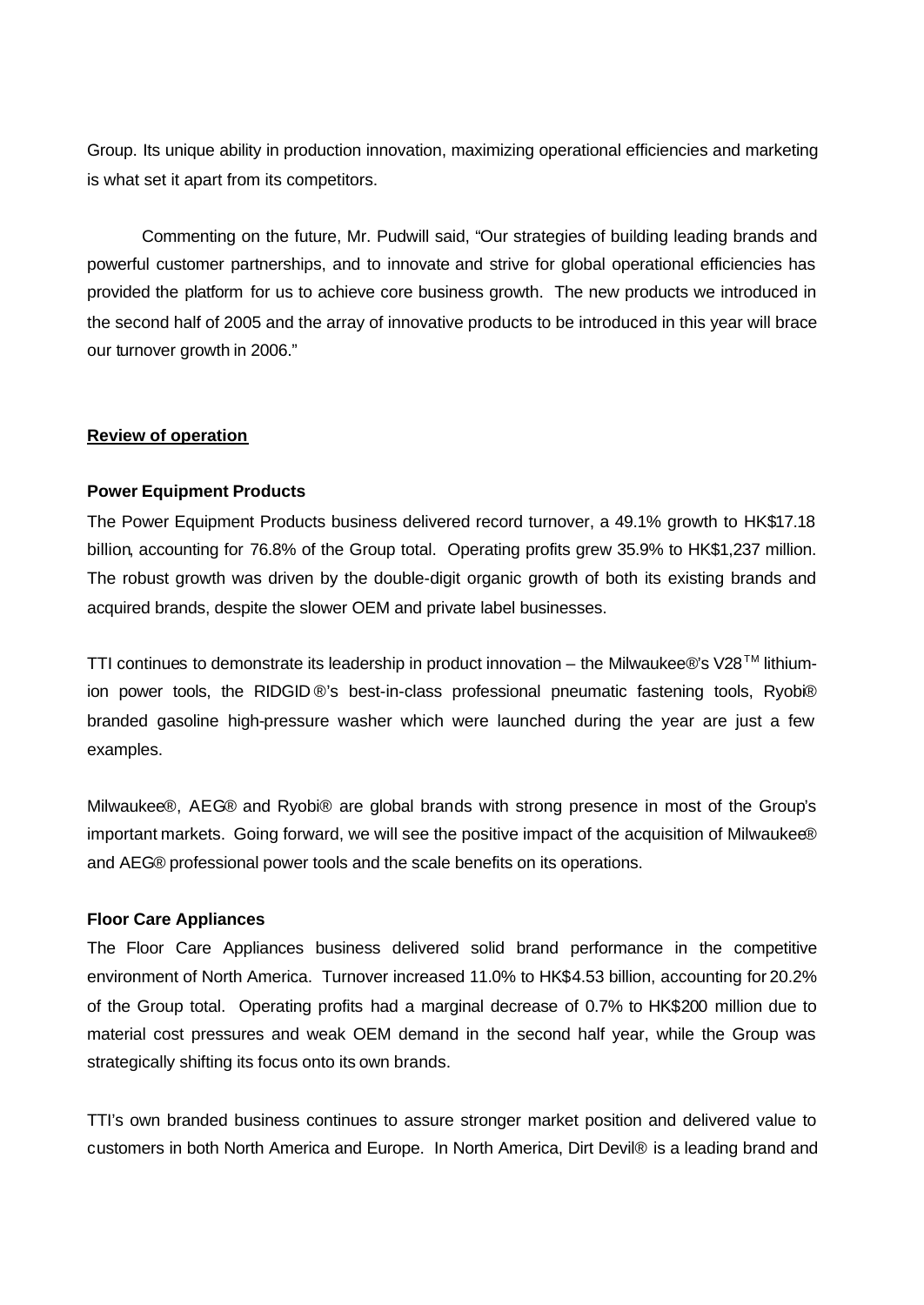its presence grew in all the floor care product categories in 2005. Showing its strength as a global brand, it continues to be a leading brand in Germany and is extending its reach across Europe. Vax® is a leading brand and made significant inroads in the UK and Australian markets. In the UK, it has moved up to number two position. The OEM side of this business is experiencing a shift in customer base in 2006 and is expected to rebound in 2007 as the Group is launching new programs with complementary customers.

#### **Laser and Electronic Products**

The Laser and Electronic Products business improved its profit margin through cost reduction efforts despite a 6.5% drop in turnover to HK\$656 million, accounting for 2.9% of the Group total. Operating profits were down 4.6% to HK\$139 million. This division experienced a difficult second half due to keen competition in both the laser measurement and solar light markets. In face of a tough outlook, focus of the business will remain on delivering unique, solution-driven products and continue to invest in enhancing its manufacturing expertise.

*The text of the announcement and results presentation are available at www.ttigroup.com* 

#### **About TTI**

Founded in 1985, TTI is a world-class supplier of superior home improvement and construction tools with a powerful portfolio of trusted brands and a strong commitment to innovation and quality. The portfolio that TTI offers includes a full line of power equipment products, floor care appliances, laser and electronic products. Our brands include Milwaukee®, AEG® and Ryobi® power tools and accessories, Ryobi® and Homelite® outdoor power equipment and Royal®, Dirt Devil®, Regina® and Vax® floor care appliances.

TTI is one of the constituent stocks on the Hang Seng HK MidCap Index under the Hang Seng Composite Index, the MSCI Hong Kong Index, the FTSE All-World Hong Kong Index, the FTSE/Hang Seng Asian Cyclical Index and the Dow Jones Hong Kong Titans 30. For more information, please visit www.ttigroup.com.

#### Remarks:

RIDGID® is a registered trademark of Ridgid, Inc., part of Emerson Professional Tools, a business of St. Louis-based Emerson (NYSE: EMR). The orange color used on this product and the combination of orange and grey are trademarks for RIDGID® brand power tools.

The use of the trademark Ryobi® is pursuant to a license granted by Ryobi Limited.

|             | For enquiries:                        |            |                                              |                         |  |  |
|-------------|---------------------------------------|------------|----------------------------------------------|-------------------------|--|--|
|             | <b>Techtronic Industries Co. Ltd.</b> |            | <b>Strategic Financial Relations Limited</b> |                         |  |  |
| Yammie Tang |                                       | Veron Ng   | +(852) 2864 4831                             | veron@strategic.com.hk  |  |  |
| Tel:        | $+(852)$ 2402 6653                    | Joanne Lam | +(852) 2864 4816                             | joanne@strategic.com.hk |  |  |
| Fax:        | $+(852)$ 2212 3109                    | Kay So     | +(852) 2864 4873                             | kay.so@strategic.com.hk |  |  |
| Email:      | yammietang@tti.com.hk                 | Fax:       | +(853) 2804 2789 / 2527 1196                 |                         |  |  |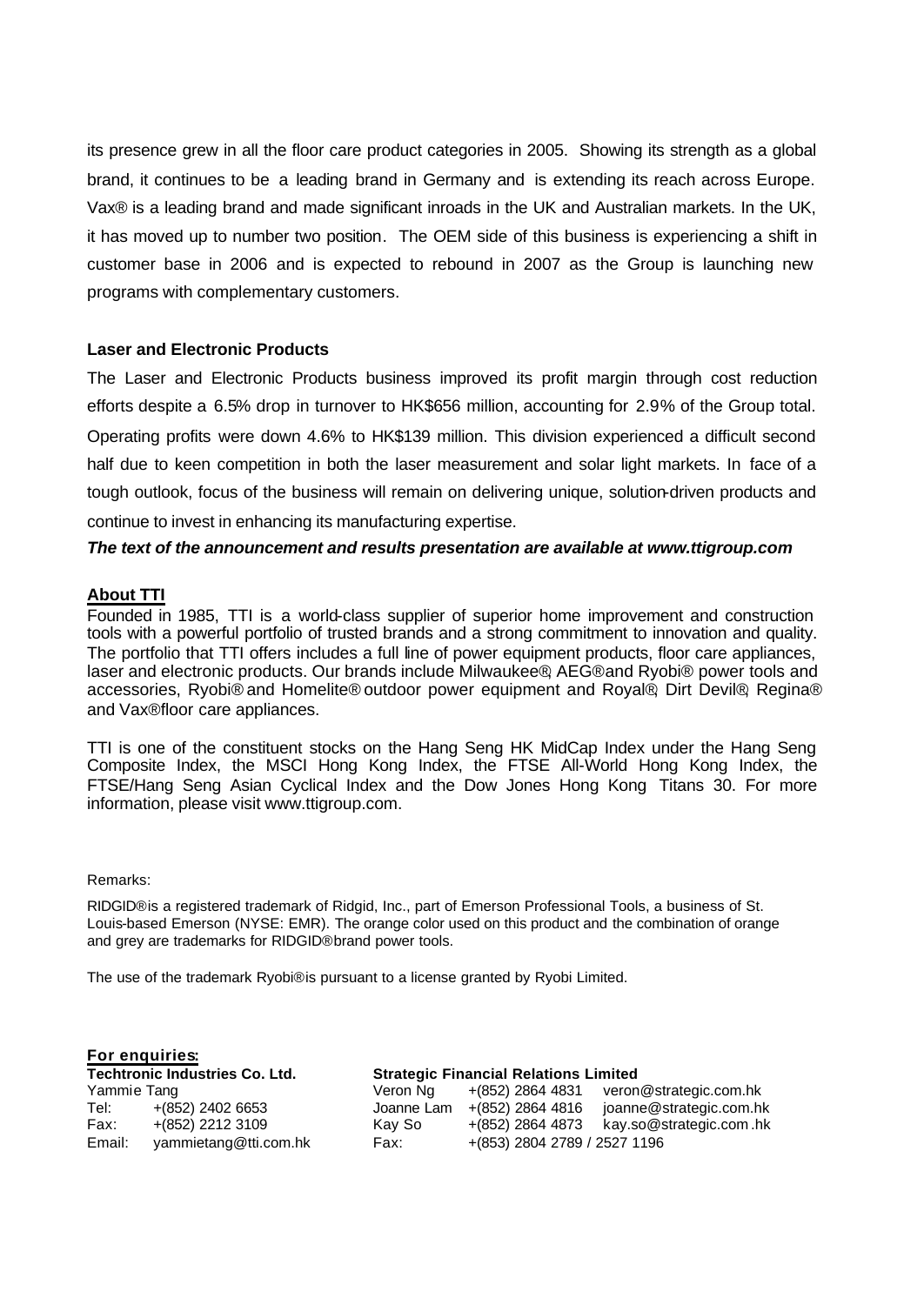# **RESULTS SUMMARY**

### CONSOLIDATED INCOME STATEMENT

*For the year ended 31st December, 2005 (audited)*

|                                                                                                     | 2005<br>HK\$' 000                                      | 2004<br>HK\$' 000<br>(As restated)                                      | 2005<br>US\$'000                                  | 2004<br>US\$' 000<br>(As restated)                 |
|-----------------------------------------------------------------------------------------------------|--------------------------------------------------------|-------------------------------------------------------------------------|---------------------------------------------------|----------------------------------------------------|
| Turnover<br>Cost of sales                                                                           | 22,358,387                                             | 16,304,140<br>$(15,416,176)$ $(11,363,394)$ $(1,976,433)$ $(1,456,845)$ | 2,866,460                                         | 2,090,274                                          |
| Gross profit<br>Other income                                                                        | 6,942,211<br>46,630                                    | 4,940,746<br>39,688                                                     | 890,027<br>5,978                                  | 633,429<br>5,088                                   |
| Interest income<br>Selling, distribution, advertising                                               | 60,368                                                 | 52,772                                                                  | 7,739                                             | 6,766                                              |
| and warranty expenses<br>Administrative expenses<br>Research and development costs<br>Finance costs | (2,537,555)<br>(2,443,035)<br>(492, 234)<br>(353, 041) | (1,916,812)<br>(1,551,024)<br>(338,962)<br>(150,064)                    | (325, 328)<br>(313,208)<br>(63, 107)<br>(45, 262) | (245, 745)<br>(198, 850)<br>(43, 457)<br>(19, 239) |
| Profit before share of results of<br>associates and taxation<br>Share of results of associates      | 1,223,344<br>(6, 463)                                  | 1,076,344<br>(845)                                                      | 156,839<br>(829)                                  | 137,992<br>(108)                                   |
| Profit before taxation<br>Taxation                                                                  | 1,216,881<br>(157, 714)                                | 1,075,499<br>(108, 829)                                                 | 156,010<br>(20, 220)                              | 137,884<br>(13,952)                                |
| Profit for the year                                                                                 | 1,059,167                                              | 966,670                                                                 | 135,790                                           | 123,932                                            |
| Attributable to:<br>Equity holders of the parent<br>Minority interests                              | 1,018,984<br>40,183                                    | 926,356<br>40,314                                                       | 130,638<br>5,152                                  | 118,764<br>5,168                                   |
|                                                                                                     | 1,059,167                                              | <u>966,670</u>                                                          | <u>135,790</u>                                    | <u>123,932</u>                                     |
| Dividends paid                                                                                      | <u>251.469</u>                                         | 178.998                                                                 | <u>32.240</u>                                     | 22.948                                             |
| Earnings per share (HK / US cents)<br>Basic<br><b>Diluted</b>                                       | <u>73.53</u><br>69.75                                  | <u>69.28</u><br>66.87                                                   | <u>9.43</u><br>8.94                               | 8.88<br>8.57                                       |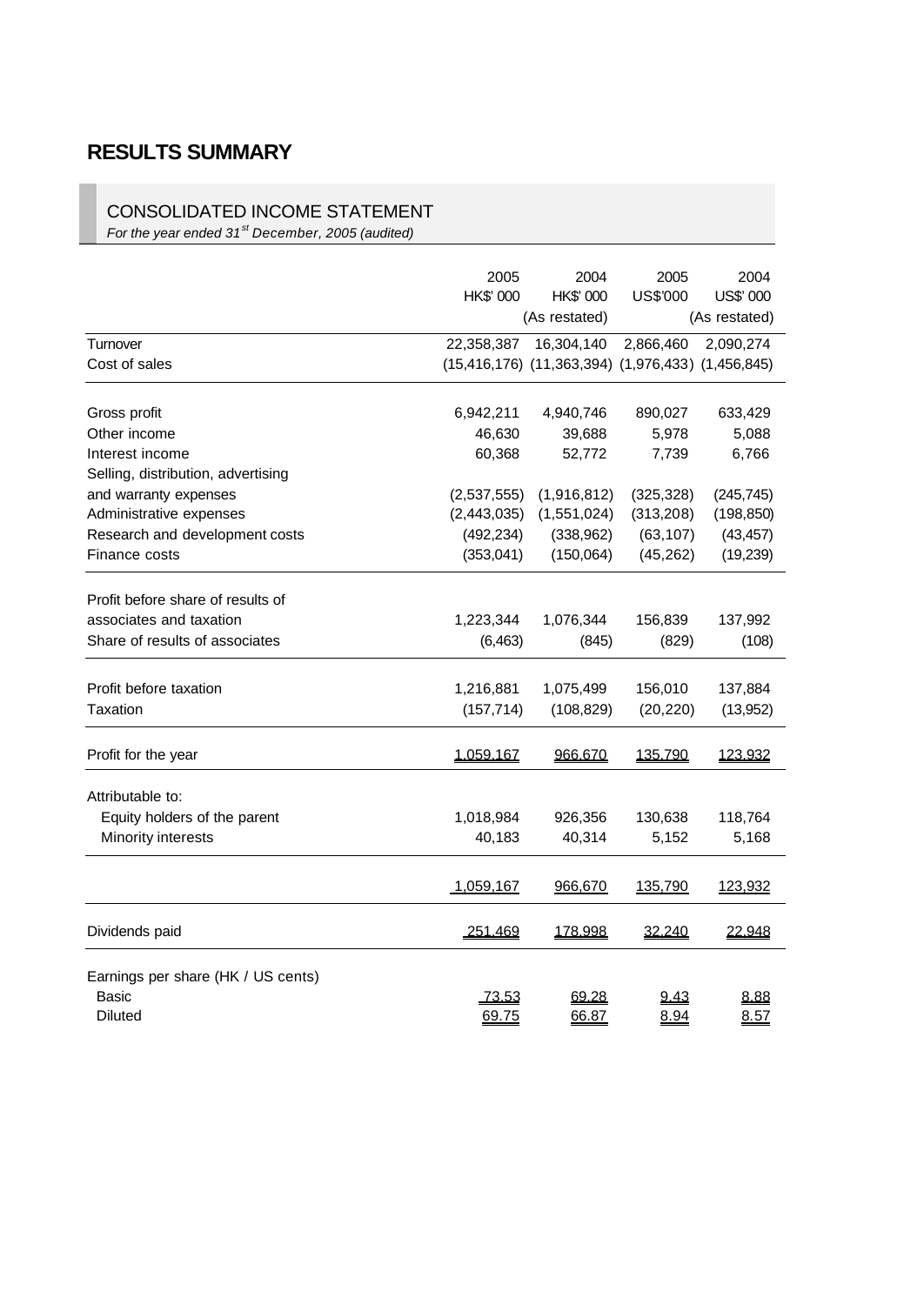## CONSOLIDATED BALANCE SHEET

*For the year ended 31st December, 2005 (audited)*

|                                       | 2005             | 2004          | 2005      | 2004          |
|---------------------------------------|------------------|---------------|-----------|---------------|
|                                       | <b>HK\$' 000</b> | HK\$' 000     | US\$' 000 | US\$' 000     |
|                                       |                  | (As restated) |           | (As restated) |
| <b>ASSETS</b>                         |                  |               |           |               |
| Non-current assets                    |                  |               |           |               |
| Property, plant and equipment         | 1,755,025        | 879,846       | 225,003   | 112,801       |
| Lease prepayment                      | 65,829           | 4,772         | 8,440     | 612           |
| Goodwill                              | 3,943,935        | 653,504       | 505,633   | 83,783        |
| Negative goodwill                     |                  | (28, 868)     |           | (3,701)       |
| Intangible assets                     | 1,461,453        | 232,881       | 187,366   | 29,857        |
| Interests in associates               | 189,453          | 160,442       | 24,289    | 20,569        |
| Available-for-sale investments        | 13,363           |               | 1,713     |               |
| Investments in securities             |                  | 27,193        |           | 3,486         |
| Deferred tax assets                   | 646,758          | 329,711       | 82,918    | 42,271        |
| Other as sets                         | 2,195            | 1,195         | 281       | 153           |
|                                       | 8,078,011        | 2,260,676     | 1,035,643 | 289,831       |
| <b>Current assets</b>                 |                  |               |           |               |
| Inventories                           | 3,971,216        | 2,787,059     | 509,130   | 357,315       |
| Trade and other receivables           | 3,265,355        | 2,762,156     | 418,635   | 354,123       |
| Deposits and prepayments              | 513,062          | 382,421       | 65,777    | 49,028        |
| <b>Bills receivable</b>               | 431,121          | 256,836       | 55,272    | 32,928        |
| Tax recoverable                       | 68,544           | 872           | 8,788     | 112           |
| Trade receivables from associates     | 1,310            | 1,247         | 168       | 160           |
| Bank balances, deposits and cash      | 4,046,122        | 5,452,057     | 518,734   | 698,982       |
|                                       | 12,296,730       | 11,642,648    | 1,576,504 | 1,492,648     |
| <b>Current liabilities</b>            |                  |               |           |               |
| Trade and other payables              | 3,590,699        | 2,885,506     | 460,346   | 369,937       |
| <b>Bills payable</b>                  | 550,964          | 510,144       | 70,636    | 65,403        |
| Warranty provision                    | 338,211          | 241,375       | 43,360    | 30,946        |
| Trade payable to an associate         | 21,946           | 21,593        | 2,814     | 2,768         |
| Tax payable                           | 116,624          | 105,092       | 14,952    | 13,473        |
| Obligations under finance leases -    | 18,107           | 6,266         | 2,321     | 803           |
| due within one year                   |                  |               |           |               |
| Discounted bills with recourse        | 2,101,171        | 3,208,964     | 269,381   | 411,406       |
| Unsecured borrowings - due within     | 673,277          | 840,450       | 86,317    | 107,750       |
| one year                              |                  |               |           |               |
|                                       | 7,410,999        | 7,819,390     | 950,127   | 1,002,486     |
| Net current assets                    | 4,885,731        | 3,823,258     | 626,377   | 490,162       |
| Total assets less current liabilities | 12,963,742       | 6,083,934     | 1,662,020 | 779,993       |